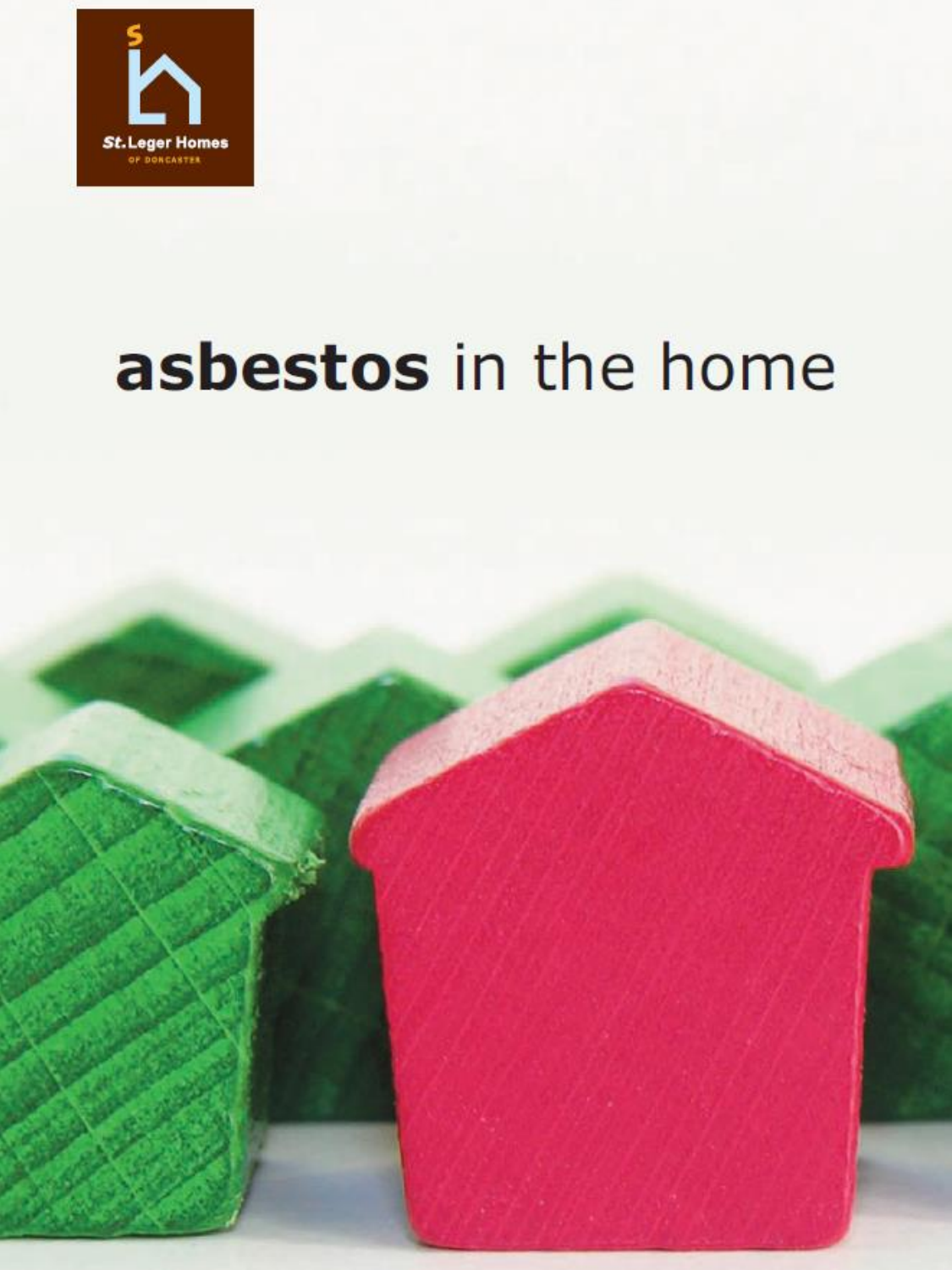# **Asbestos In The Home**

# **Introduction**

This booklet explains what asbestos is, where it may be found and how St Leger Homes of Doncaster manages it.

As part of our high commitment to health and safety we have produced this brochure to ensure that you are informed about asbestos in the home.

#### **What is asbestos?**

Asbestos is a naturally occurring fibrous material that has been a popular building material and has been very widely used in a range of products to improve their strength and durability. It is non-corrosive and resistant to acids and heat and fire resistant. It is likely to be present in premises constructed or refurbished between 1950 and 1999, during which time a lot of SLHD properties were built.

There are 6 types of asbestos, but the main 3 types are:

Crocidolite (Blue Asbestos) Amosite (Brown Asbestos) Chrysotile (White Asbestos)

# **Are there any health risks?**

We are all exposed to very low levels of asbestos as it is in the air we breathe due to its worldwide use. If there is asbestos present within your property it is unlikely to pose a risk to yourself unless you are planning any DIY or it has become damaged. If you are planning any DIY works or think you have damaged asbestos materials in your property then you should seek advice from St. Leger Homes as quickly as possible, please contact us on 01302 862862.

# **Where are you likely to find asbestos containing materials in my home?**

Generally, within St Leger Homes of Doncaster managed properties, asbestos could be found in the following areas:

- Textured coatings and paints e.g. Artex.
- Older Floor tiles and bitumen adhesives
- Heater/boiler/warm air/meter cupboards lined with asbestos panels
- Cement flue pipes
- Bath panels and boxing
- Wall and ceiling tiles and panels
- Roof line products including soffits, down pipes and rainwater guttering
- Window sills
- Corrugated cement sheeting usually found on outbuildings and garage roofs
- Toilet cisterns and seats
- Gasket and rope seals to gas and solid fuel fires